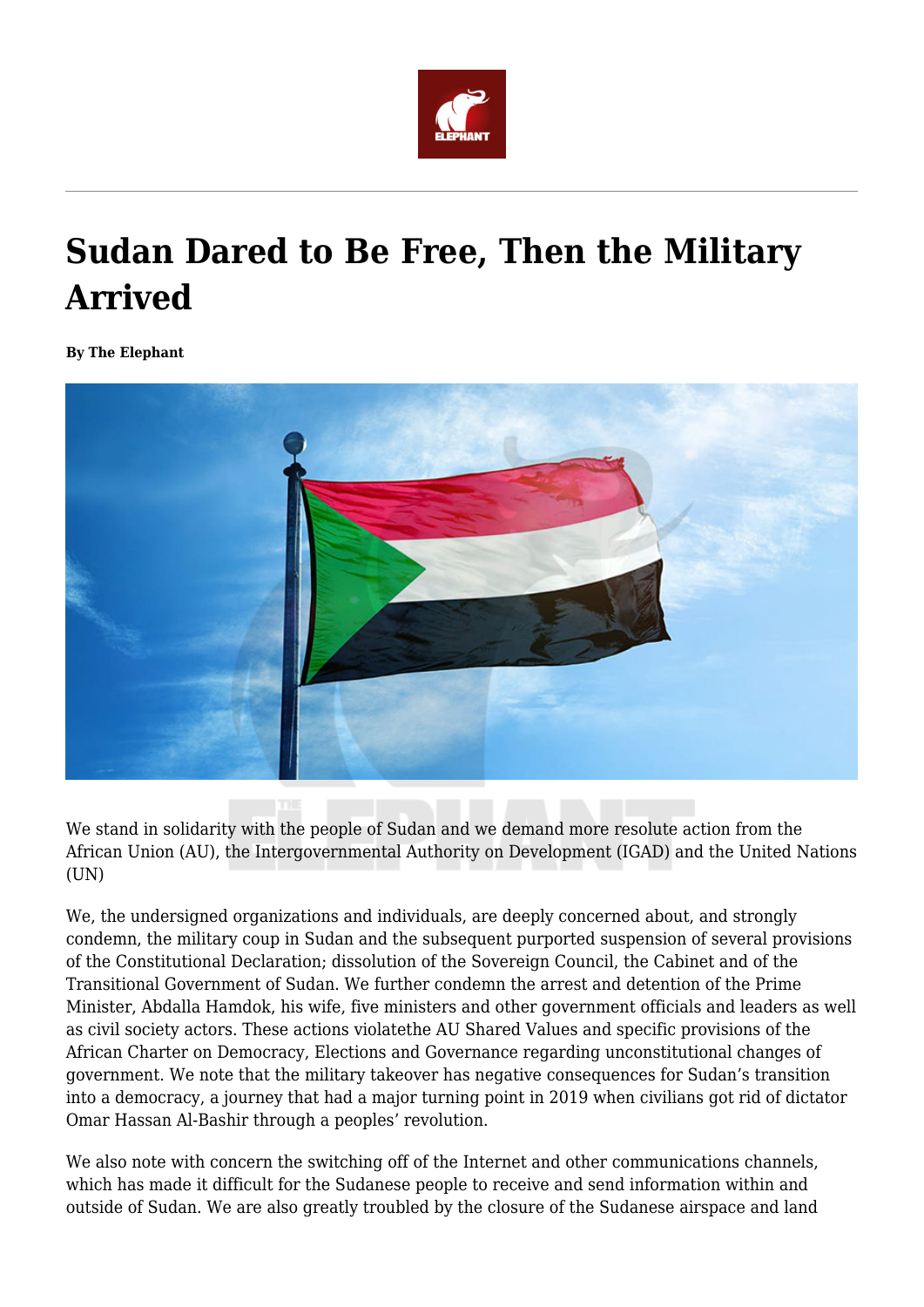borders, and suspension of all flights. This has meant that no one can travel into or out of Sudan. These limitations on the rights and freedoms of the Sudanese people as well as other nationalities present in Sudan is in stark violation of both the Sudanese Constitution as well as African and International Human rights norms.

We are aware that many Sudanese, committed to democratic ideals that they relentlessly fought for, have taken to the streets to peacefully protest the military takeover. We are, however, alarmed by reports appearing in a section of the media of the killings, torture and injuries of some of the protesting civilians by sections of the military.

As African citizens and institutions from across the continent and its diaspora, we demand that:

- 1. General Abdel Fattah Abdelrahman al-Burhan and the parts of the military leadership under his control immediately and unconditionally release Prime Minister Hamdok, his wife, the ministers, other government officials and members of civil society;
- 2. This impugned military leadership transfers the leadership of Sudan back to the transitional government to operate as per the terms of the Political Agreement and the Constitutional Declaration of 17 July 2019 and 4 August 2019 respectively, and further that the entire provisions of Constitutional Declaration be respected and implemented;
- 3. Patriotic soldiers, battalions and garrisons desist from participating in or supporting the illegal martial government in any way, and certainly refrain from interfering with or harming peaceful protestors.
- 4. We call for the protection of civilians and the upholding of their right to protest and further call on the security forces to act with restraint in managing the public order situation in the Sudan. Specifically, we call on security forces to desist from use of force on civilians, as this is contrary to international law and also the various legal instruments created by the African Union;
- 5. We demand that this military leadership also lifts the restrictions on Internet access and use to enable people to communicate freely and access information;
- 6. We further demand that this military leadership also immediately opens up the airspace to enable travel into and out of the country without restrictions.

We note that the unconstitutional change of government that was perpetrated in Sudan has had a long build up, whose signs include the failed coup of 21 September 2021. The position of the African Union on Unconstitutional Change of Government is very clear, and requires an uncompromising rejection of such unconstitutional changes, the immediate suspension of the Member State in question, and immediate engagements, based firmly on AU law to reinstate democratic and legitimate government. We note with concern that, in the face of clear danger, the AU has dithered to implement this hard letter of the law on a few occasions in the last few years, a fact that might have encouraged the current situation in Sudan. While we are grateful that both the AU and IGAD provided initial public statements on the situation in Sudan, their statements were not strong enough. We also acknowledge that the Peace and Security Council of the African Union (AU-PSC) held a Session on Sudan and has suspended its Government in line with the applicable AU law. This is a positive first step. We reiterate that speaking clearly and strongly against the unconstitutional change of government is the only way in which large-scale violence and related human suffering can be averted.

As African citizens and institutions from across the continent and its diaspora, we therefore demand that AU and IGAD:

1. Follow up on their initial Statements with more robust Statements that demonstrate the actions they have taken in the first 48 hours after the coup and that clearly lay out the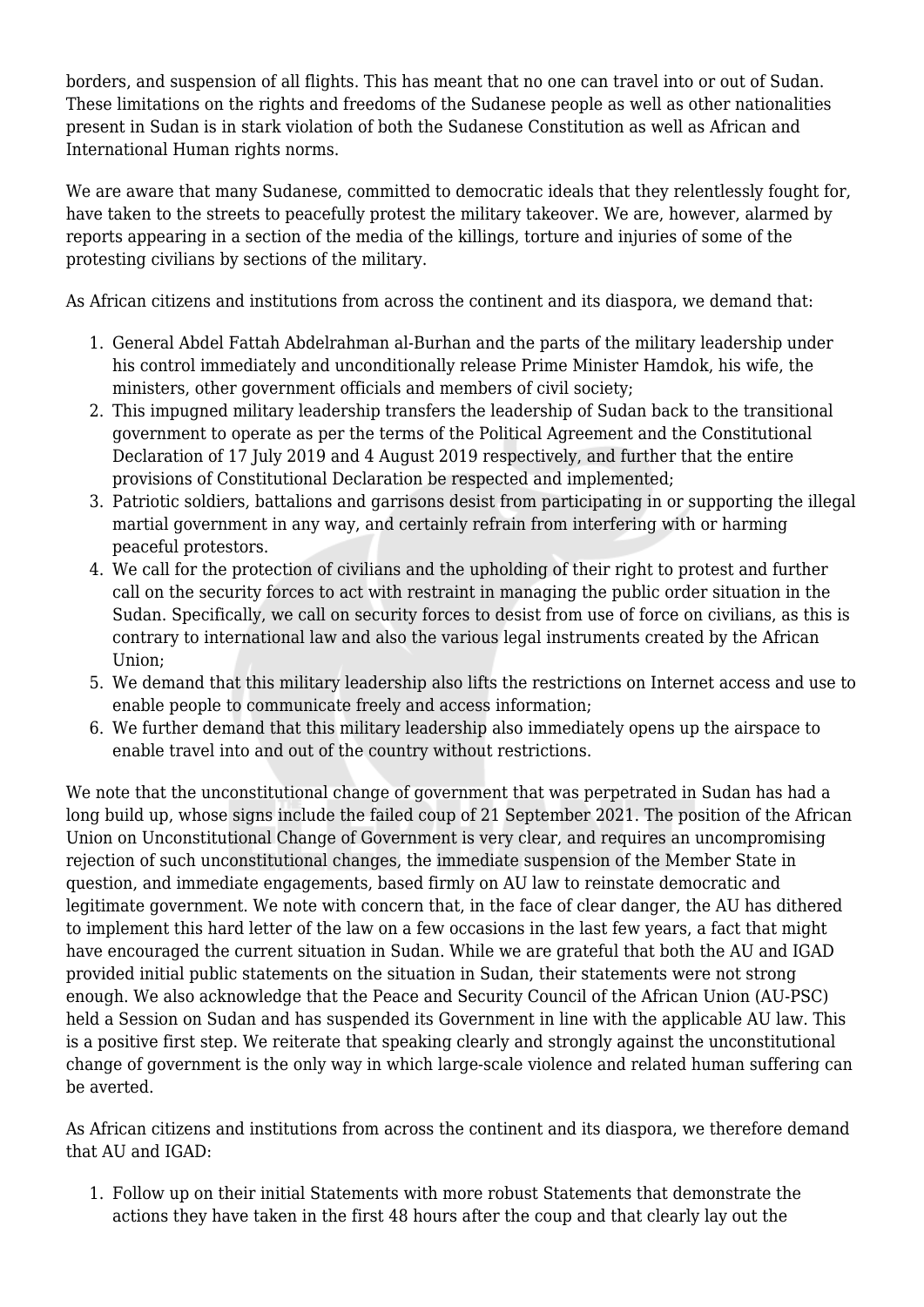obtaining law and the processes that they propose to take in the next few days;

- 2. Confirm unequivocally to the people of Africa and the international community that Sudan currently stands suspended from the AU, pending these processes;
- 3. Urgently convene the AU Peace and Security Council (AU-PSC) and take the necessary followup measures.

We note that the Horn of Africa is already very volatile and that should Sudan be allowed to succumb to military-instigated conflict against a resistant citzenry, not only will there be unnecessary bloodshed and human suffering, but this would also have profound regional peace and security repercussions, affecting neighbours like the Central African Republic (CAR), Chad, Eritrea, Ethiopia, and the rest of the East African region. We note the strong Statements already issued by the United Nations Secretary General and several members of the international community. We also acknowledge that the United Nations Security Council (UNSC) has convened a Session on Sudan. We call upon the United Nations (UN) to: -

1. Prioritise discussion and action on Sudan, respecting the aspirations and demands of the Sudanese people, and bearing in mind the potential ramification for the Horn and East Africa region.

As African citizens and institutions from across the continent and its diaspora, we will continue to be actively seized of this matter and will be making additional interventions and actions in the coming days. More importantly, we call upon all people around the world to unite and stand together with the brave Sudanese people to save and preserve their democratic transition and protect their human and peoples' rights. We urge for peaceful demonstrations and protests outside Sudanese Embassies across the continent and worldwide.

## **Signatories**

## **A – Institutions**

- 1. Advocacy Network for Africa, Washington DC, USA
- 2. AfricanDefenders (Pan African Human Rights Defenders Network)
- 3. African Union Watch, Banjul, The Gambia
- 4. African Women and Youth Initiative
- 5. African Women's Development and Communication Network (FEMNET)/ Réseau de Développement et de Communication des Femmes Africaines
- 6. African Women Leaders Forum (AWLF), Zimbabwe
- 7. Atrocities Watch Africa (AWA), Kampala, Uganda
- 8. Chapter One Foundation, Lusaka, Zambia
- 9. Coalition for an effective African Court on Human and Peoples' Rights (ACC), Arusha, Tanzania
- 10. Coalition Togolaise des Défenseurs des Droits Humains (CTDDH), Lomé, Togo
- 11. DefendDefenders (East and Horn of Africa Human Rights Defenders Project)
- 12. Disability Amalgamation Community Trust (DACT), Zimbabwe
- 13. DITSHWANELO The Botswana Centre for Human Rights, Gaborone, Botswana
- 14. Eastern Africa Youth Empowerment on Peace and Security
- 15. Echoes of Women in Africa Initiatives, Nigeria
- 16. HUDO Centre, Kampala, Uganda
- 17. Human Rights Institute of South Africa (HURISA)
- 18. Institut des Médias pour la Démocratie et les Droits de l'Homme (IM2DH), Lomé, Togo
- 19. Institute for Young Women Development (IYWD), Zimbabwe
- 20. International Refugee Rights Initiative (IRRI), Kampala, Uganda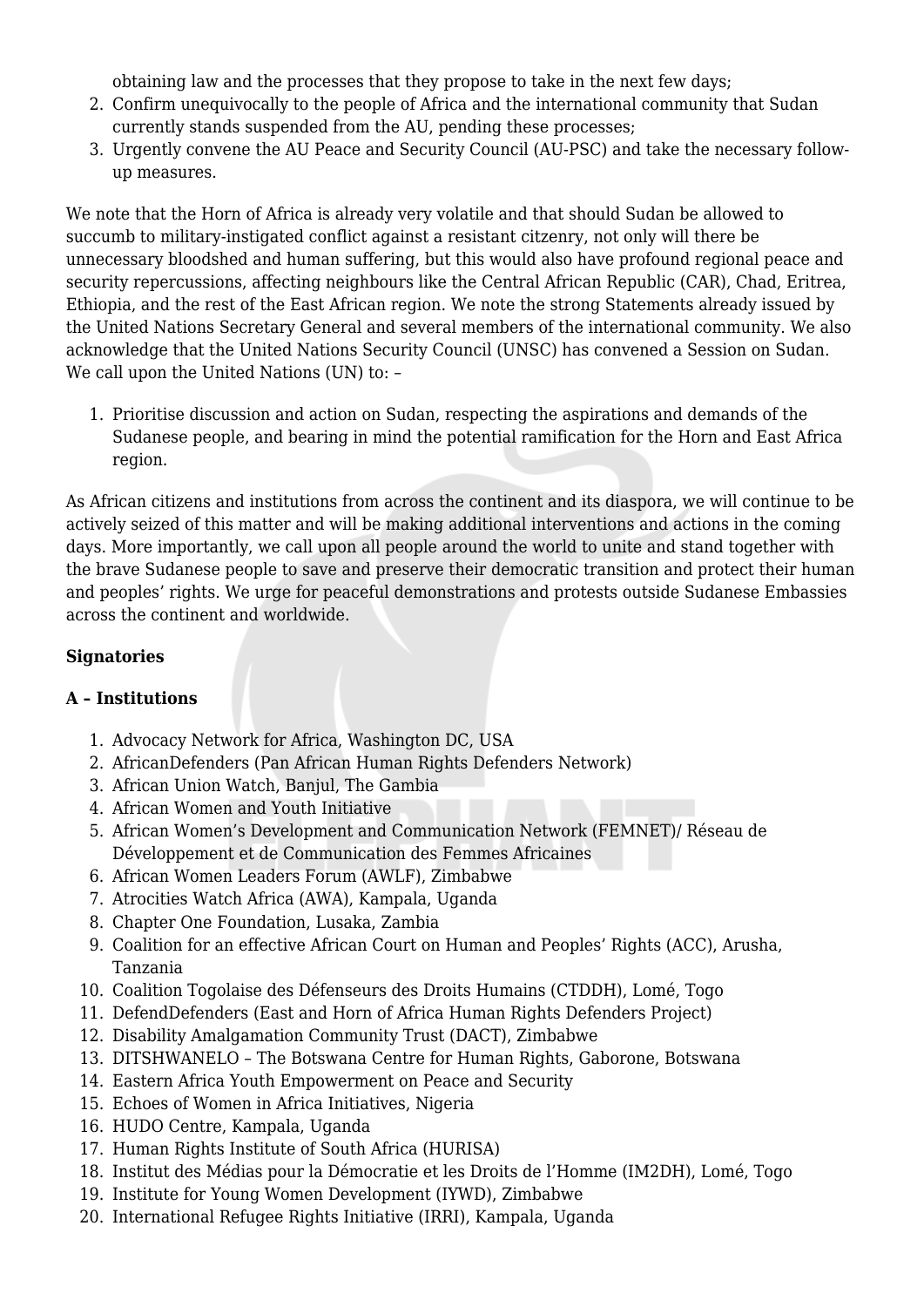- 21. Inuka Kenya Ni Sisi!, Nairobi, Kenya
- 22. Kamma Organization for Development Initiatives (KODI), Sudan
- 23. Kenya Human Rights Commission (KHRC), Nairobi, Kenya
- 24. Nawi Afrifem Macroeconomics Collective, Nairobi, Kenya
- 25. Network of Independent Commissions for Human Rights in North Africa
- 26. Nubsud Human Rights Monitors Organization (NHRMO), Sudan
- 27. OnetoAll Foundation, Meru, Kenya
- 28. Open Society Initiative for Southern Africa (OSISA), Johannesburg, South Africa
- 29. Oromo Legacy Leadership and Advocacy Association
- 30. Oromo Professionals Group (OPG), Washington DC
- 31. Rape Hurts Foundation, Uganda
- 32. Pan African Citizens Network (PACIN)
- 33. Pan African Lawyers Union (PALU), Arusha, Tanzania
- 34. Pan African Law and Justice Initiative, Kenya
- 35. Panos Institute Southern Africa
- 36. Plateforme de la Diaspora Tchadienne en Amerique
- 37. Southern Defenders (Southern African Human Rights Defenders Network)
- 38. Wakiso District Human Rights Committee , Uganda
- 39. Yearning Voices Foundation (YVF)
- 40. Zimbabwe Lawyers for Human Rights, Harare, Zimbabwe

## **B – Individuals**

- 1. Abel K. Walendom, Co-Facilitator, Plateforme de la Diaspora Tchadienne en Amerique
- 2. Abdalla Komi Kodi, Executive Director, Kamma Organization for Development Initiatives (KODI), Sudan
- 3. Achieng' Akena, PanAfricanist, Uganda
- 4. Adaobi Egboka, Human Rights Lawyer, Nigeria
- 5. Arnold Tsunga, Human Rights Lawyer, Zimbabwe
- 6. Brian Tamuka Kagoro, Uhai Africa Ltd, Harare, Zimbabwe
- 7. Bridget Musungu, Panafrican, Nairobi Kenya
- 8. Bushra Gamar Hussein, Executive Director, HUDO Centre, Kampala, Uganda
- 9. Bonaventure N'Coué MAWUVI, Journaliste et Défenseurs des Droits Humains, Lomé,Togo
- 10. Chidi Anselm Odinkalu
- 11. Chris Kwaja
- 12. Danford M. Chirwa, Dean, UCT Law
- 13. Donald Deya, Pan Africanist, Nairobi, Kenya
- 14. Dzimbabwe Chimbga, Human Rights Lawyer, Zimbabwe
- 15. Edigah Kavuravu, Human Rights Lawyer, Kenya
- 16. Femi Falana SAN, Human Rights Lawyer, Nigeria
- 17. Feyi Ogunade, Human Rights Lawyer
- 18. George Kegoro, Lawyer, Nairobi, Kenya
- 19. Gitahi Githuku, Human Rights Defender, Nairobi, Kenya
- 20. Golda Keng, Advocacy and Campaigns Consultant, Yaoundé, Cameroon
- 21. Hakima Haithar, International Development Consultant, Johannesburg, South Africa
- 22. Ibrahima Kane: Ibrahima Kane, lawyer Senegal
- 23. Irene Mwendwa, Lawyer, Pollicy Uganda
- 24. Jok Madut Jok, Professor of Anthropology, Syracuse University and Director of The Sudd Institute
- 25. Khabele Matlosa
- 26. Martin Masiga, Africa Judges and Jurists Forum (AJJF)